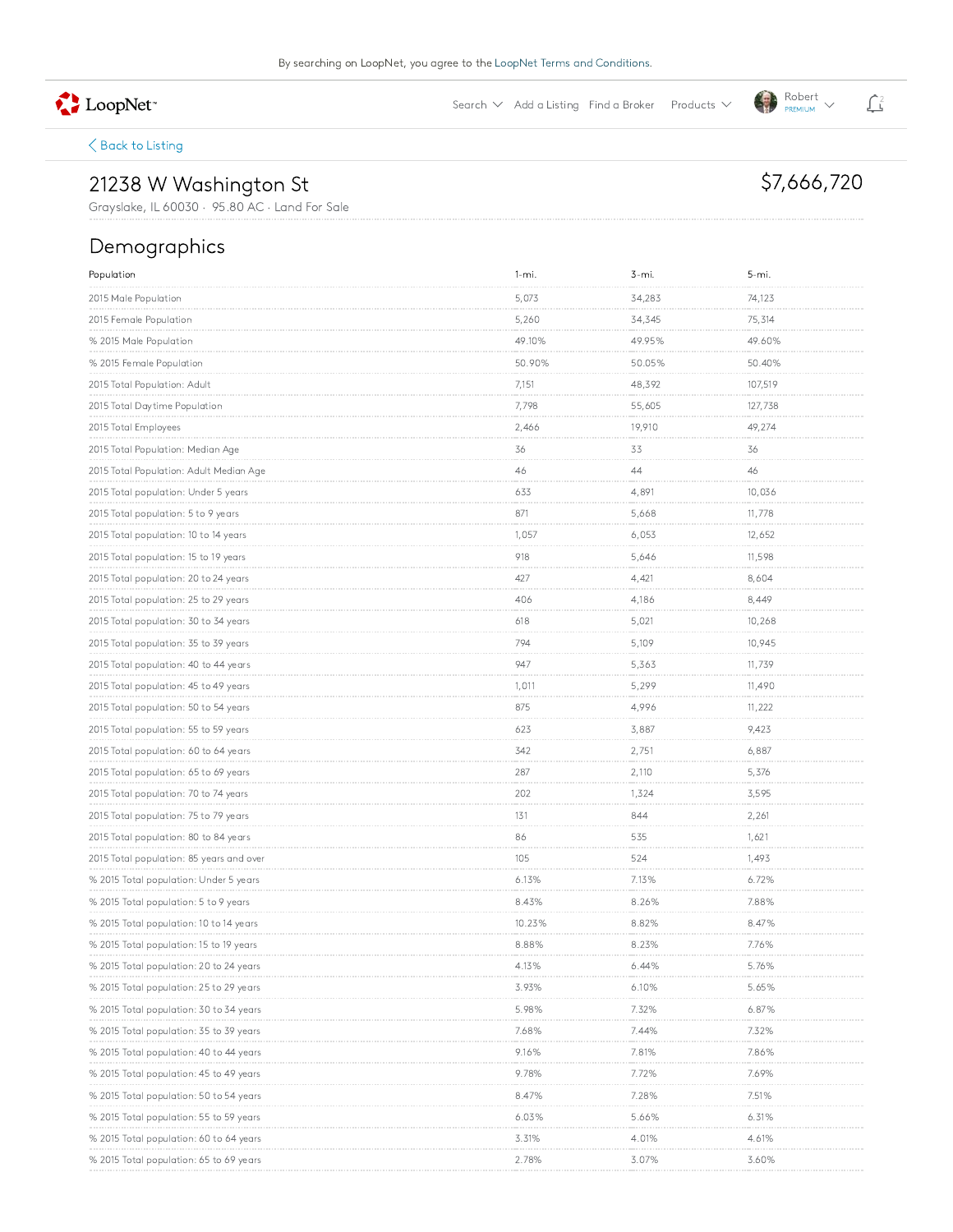#### By searching on LoopNet, you agree to the LoopNet Terms and Conditions.

| % 2015 Total population: 80 to 84 years                      | 0.83%          | 0.78%  | 1.08%   |
|--------------------------------------------------------------|----------------|--------|---------|
| % 2015 Total population: 85 years and over                   | 1.02%          | 0.76%  | 1.00%   |
| 2015 White alone                                             | 8,889          | 51,050 | 114,215 |
| 2015 Black or African American alone                         | 212            | 2,620  | 5,761   |
| 2015 American Indian and Alaska Native alone                 | 23             | 547    | 868     |
| 2015 Asian alone                                             | 656            | 4,288  | 11,198  |
| 2015 Native Hawaiian and OPI alone                           | $\sqrt{2}$     | 18     | 53      |
| 2015 Some Other Race alone                                   | 327            | 7,955  | 12,919  |
| 2015 Two or More Races alone                                 | 224            | 2,150  | 4,423   |
| 2015 Hispanic                                                | 912            | 19,743 | 32,649  |
| 2015 Not Hispanic                                            | 9,421          | 48,885 | 116,788 |
| % 2015 White alone                                           | 86.03%         | 74.39% | 76.43%  |
| % 2015 Black or African American alone                       | 2.05%          | 3.82%  | 3.86%   |
| % 2015 American Indian and Alaska Native alone               | 0.22%          | 0.80%  | 0.58%   |
| % 2015 Asian alone                                           | 6.35%          | 6.25%  | 7.49%   |
| % 2015 Native Hawaiian and OPI alone                         | 0.02%          | 0.03%  | 0.04%   |
| % 2015 Some Other Race alone                                 | 3.16%          | 11.59% | 8.65%   |
| % 2015 Two or More Races alone                               | 2.17%          | 3.13%  | 2.96%   |
| % 2015 Hispanic                                              | 8.83%          | 28.77% | 21.85%  |
| % 2015 Not Hispanic                                          | 91.17%         | 71.23% | 78.15%  |
| 2015 Not Hispanic: White alone                               | 8,936          | 46,149 | 94,106  |
| 2015 Not Hispanic: Black or African American alone           | 114            | 1,216  | 2,498   |
| 2015 Not Hispanic: American Indian and Alaska Native alone   | 10             | 117    | 206     |
| 2015 Not Hispanic: Asian alone                               | 338            | 1,735  | 4,263   |
| 2015 Not Hispanic: Native Hawaiian and OPI alone             | $\overline{2}$ | 10     | 18      |
| 2015 Not Hispanic: Some Other Race alone                     | 8              | 52     | 133     |
| 2015 Not Hispanic: Two or More Races                         | 88             | 733    | 1,452   |
| % 2015 Not Hispanic: White alone                             | 90.12%         | 76.97% | 79.93%  |
| % 2015 Not Hispanic: Black or African American alone         | 1.15%          | 2.03%  | 2.12%   |
| % 2015 Not Hispanic: American Indian and Alaska Native alone | 0.10%          | 0.20%  | 0.17%   |
| % 2015 Not Hispanic: Asian alone                             | 3.41%          | 2.89%  | 3.62%   |
| % 2015 Not Hispanic: Native Hawaiian and OPI alone           | 0.02%          | 0.02%  | 0.02%   |
| % 2015 Not Hispanic: Some Other Race alone                   | 0.08%          | 0.09%  | 0.11%   |
| % 2015 Not Hispanic: Two or More Races                       | 0.89%          | 1.22%  | 1.23%   |

| <b>Population Change</b>         | l-mi   |        | 5-mi    |
|----------------------------------|--------|--------|---------|
| Total: Employees (NAICS)         | n/a    | n/a    | n/a     |
| Total: Establishements (NAICS)   | n/a    | n/a    | n/a     |
| 2015 Total Population            | 10.333 | 68.628 | 149.437 |
| 2015 Households                  | 3.522  | 22,350 | 50.879  |
| Population Change 2010-2015      |        | -48    | 1.514   |
| Household Change 2010-2015       | 42     | 147    | 932     |
| % Population Change 2010-2015    |        | -0.07% |         |
| % Household Change 2010-2015     |        | በ 66%  | 1 87%   |
| Population Change 2000-2015      |        | 8.672  | 31.695  |
| Household Change 2000-2015       | 295    | 2.97   | 11.808  |
| % Population Change 2000 to 2015 | 4.21%  | 14.46% | 26.92%  |
| % Household Change 2000 to 2015  | 9.14%  | 15.33% | 30.22%  |
| Housing                          | 1-mi.  | 3-mi.  | 5-mi.   |
| 2015 Housing Units               | 3.282  | 19.960 | 40.312  |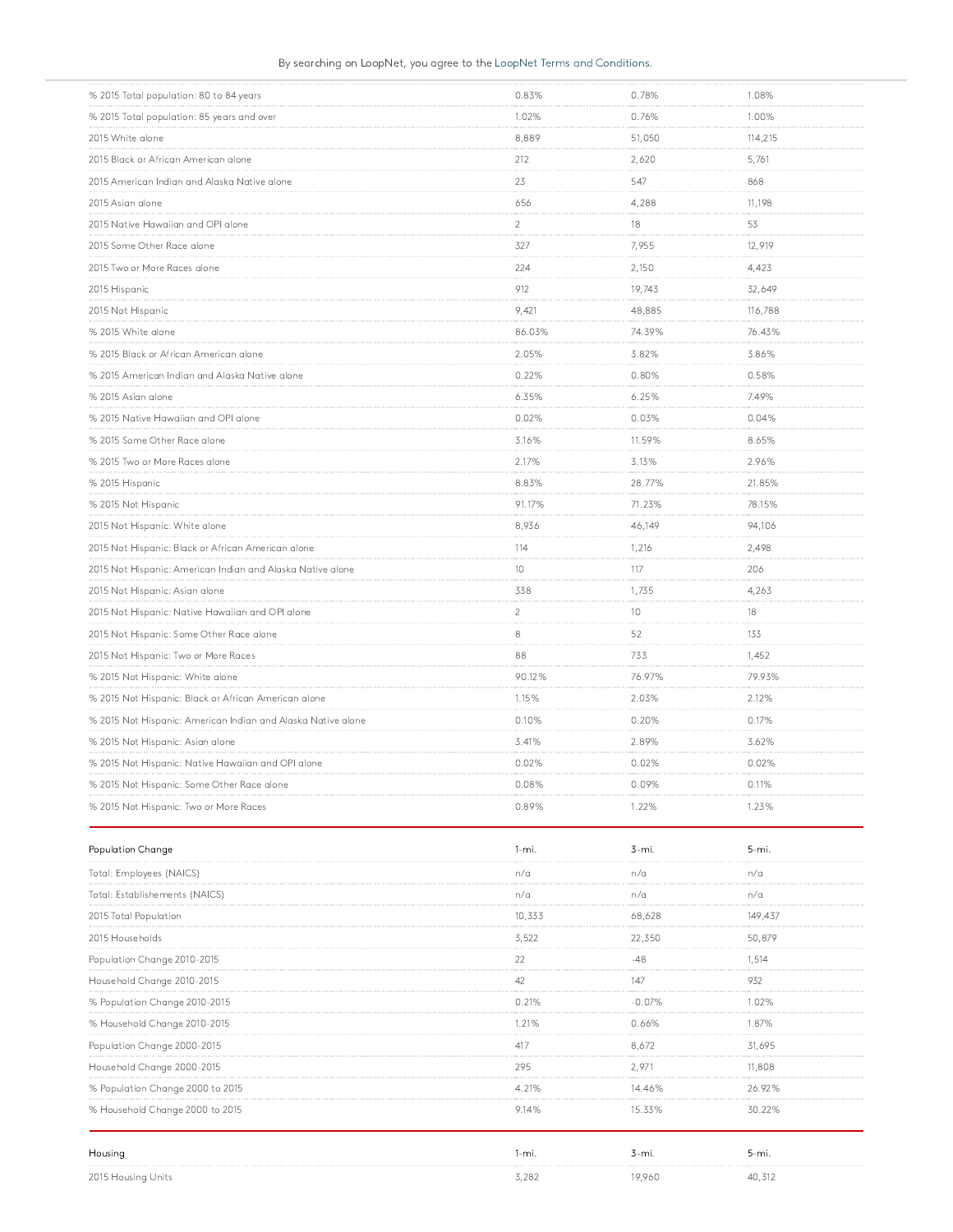#### By searching on LoopNet, you agree to the LoopNet Terms and Conditions.

|                                      | $A_{12}$ $A_{13}$ $A_{23}$ $A_{34}$ | $\cdots$ | $\sim$ $\sim$ $\sim$ $\sim$ |
|--------------------------------------|-------------------------------------|----------|-----------------------------|
| 2015 Renter Occupied Housing Units   | 255                                 | 3.251    | 5,510                       |
| 2015 Vacant Housings Units           |                                     | 58       | .241                        |
| % 2015 Occupied Housing Units        | 98.32%                              | 97 09%   | 96.92%                      |
| % 2015 Owner occupied housing units  | 92.10%                              | 83 22%   | 85 90%                      |
| % 2015 Renter occupied housing units | 790%                                | 1678%    | 14.10%                      |
| % 2000 Vacant housing units          |                                     |          | ነ በጸ%                       |

| Income                                          | $1 - mi$ . | $3 - mi.$ | 5-mi.     |
|-------------------------------------------------|------------|-----------|-----------|
| 2015 Household Income: Median                   | \$82,248   | \$72,389  | \$77,334  |
| 2015 Household Income: Average                  | \$106,924  | \$94,971  | \$100,731 |
| 2015 Per Capita Income                          | \$36,519   | \$31,001  | \$34,386  |
| 2015 Household income: Less than \$10,000       | 130        | 822       | 1,723     |
| 2015 Household income: \$10,000 to \$14,999     | 52         | 464       | 1,063     |
| 2015 Household income: \$15,000 to \$19,999     | 127        | 817       | 1,469     |
| 2015 Household income: \$20,000 to \$24,999     | 81         | 747       | 1,754     |
| 2015 Household income: \$25,000 to \$29,999     | 92         | 709       | 1,545     |
| 2015 Household income: \$30,000 to \$34,999     | 150        | 1,016     | 1,979     |
| 2015 Household income: \$35,000 to \$39,999     | 131        | 992       | 2,092     |
| 2015 Household income: \$40,000 to \$44,999     | 86         | 774       | 1,735     |
| 2015 Household income: \$45,000 to \$49,999     | 115        | 784       | 1,712     |
| 2015 Household income: \$50,000 to \$59,999     | 278        | 1,971     | 4,010     |
| 2015 Household income: \$60,000 to \$74,999     | 383        | 2,517     | 5,654     |
| 2015 Household income: \$75,000 to \$99,999     | 469        | 3,167     | 7,532     |
| 2015 Household income: \$100,000 to \$124,999   | 419        | 2,391     | 5,623     |
| 2015 Household income: \$125,000 to \$149,999   | 299        | 1,841     | 4,386     |
| 2015 Household income: \$150,000 to \$199,999   | 395        | 1,852     | 4,628     |
| 2015 Household income: \$200,000 or more        | 315        | 1,486     | 3,974     |
| % 2015 Household income: Less than \$10,000     | 3.69%      | 3.68%     | 3.39%     |
| % 2015 Household income: \$10,000 to \$14,999   | 1.48%      | 2.08%     | 2.09%     |
| % 2015 Household income: \$15,000 to \$19,999   | 3.61%      | 3.66%     | 2.89%     |
| % 2015 Household income: \$20,000 to \$24,999   | 2.30%      | 3.34%     | 3.45%     |
| % 2015 Household income: \$25,000 to \$29,999   | 2.61%      | 3.17%     | 3.04%     |
| % 2015 Household income: \$30,000 to \$34,999   | 4.26%      | 4.55%     | 3.89%     |
| % 2015 Household income: \$35,000 to \$39,999   | 3.72%      | 4.44%     | 4.11%     |
| % 2015 Household income: \$40,000 to \$44,999   | 2.44%      | 3.46%     | 3.41%     |
| % 2015 Household income: \$45,000 to \$49,999   | 3.27%      | 3.51%     | 3.36%     |
| % 2015 Household income: \$50,000 to \$59,999   | 7.89%      | 8.82%     | 7.88%     |
| % 2015 Household income: \$60,000 to \$74,999   | 10.87%     | 11.26%    | 11.11%    |
| % 2015 Household income: \$75,000 to \$99,999   | 13.32%     | 14.17%    | 14.80%    |
| % 2015 Household income: \$100,000 to \$124,999 | 11.90%     | 10.70%    | 11.05%    |
| % 2015 Household income: \$125,000 to \$149,999 | 8.49%      | 8.24%     | 8.62%     |
| % 2015 Household income: \$150,000 to \$199,999 | 11.22%     | 8.29%     | 9.10%     |
| % 2015 Household income: \$200,000 or more      | 8.94%      | 6.65%     | 7.81%     |

| Retail Sales Volume                    | l-mi.       | 3-mi.        | 5-mi.        |
|----------------------------------------|-------------|--------------|--------------|
| 2015 Childrens/Infants clothing stores | \$1,040,005 | \$6,575,856  | \$14,940,015 |
| 2015 Jewelry stores                    | \$405,898   | \$2,456,662  | \$5,732,263  |
| 2015 Mens clothing stores              | \$1,269,990 | \$7,887,490  | \$18,157,978 |
| 2015 Shoe stores                       | \$1,283,140 | \$8,006,308  | \$18,358,294 |
| 2015 Womens clothing stores            | \$2 173 253 | \$13,350,706 | \$30,968,584 |